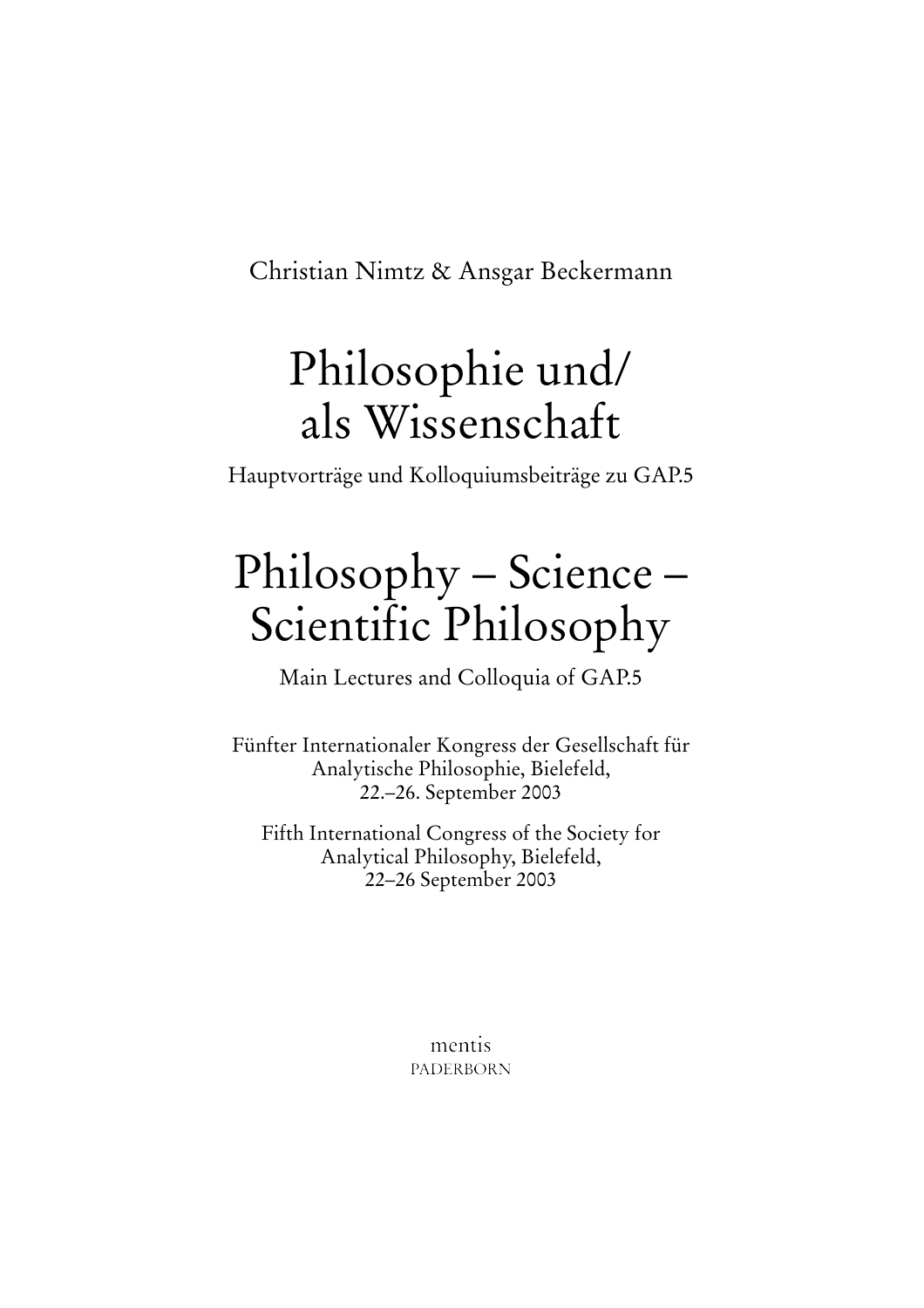Bibliografische Information Der Deutschen Bibliothek

Die Deutsche Bibliothek verzeichnet diese Publikation in der Deutschen Nationalbibliografie; detaillierte bibliografische Daten sind im Internet über http //dnb.ddb.de abrufbar.

Gedruckt auf umweltfreundlichem, chlorfrei gebleichtem und alterungsbeständigem Papier  $_{\odot}$  ISO 9706

© 2005 mentis, Paderborn (mentis Verlag GmbH, Schulze-Delitzsch-Straße 19, D-33100 Paderborn) www.mentis.de

Alle Rechte vorbehalten. Dieses Werk sowie einzelne Teile desselben sind urheberrechtlich geschützt. Jede Verwertung in anderen als den gesetzlich zulässigen Fällen ist ohne vorherige Zustimmung des Verlages nicht zulässig.

Printed in Germany Einbandgestaltung: Anna Braungart, Tübingen Satz und Druck: Druckhaus Plöger, Borchen ISBN 3-89785-211-X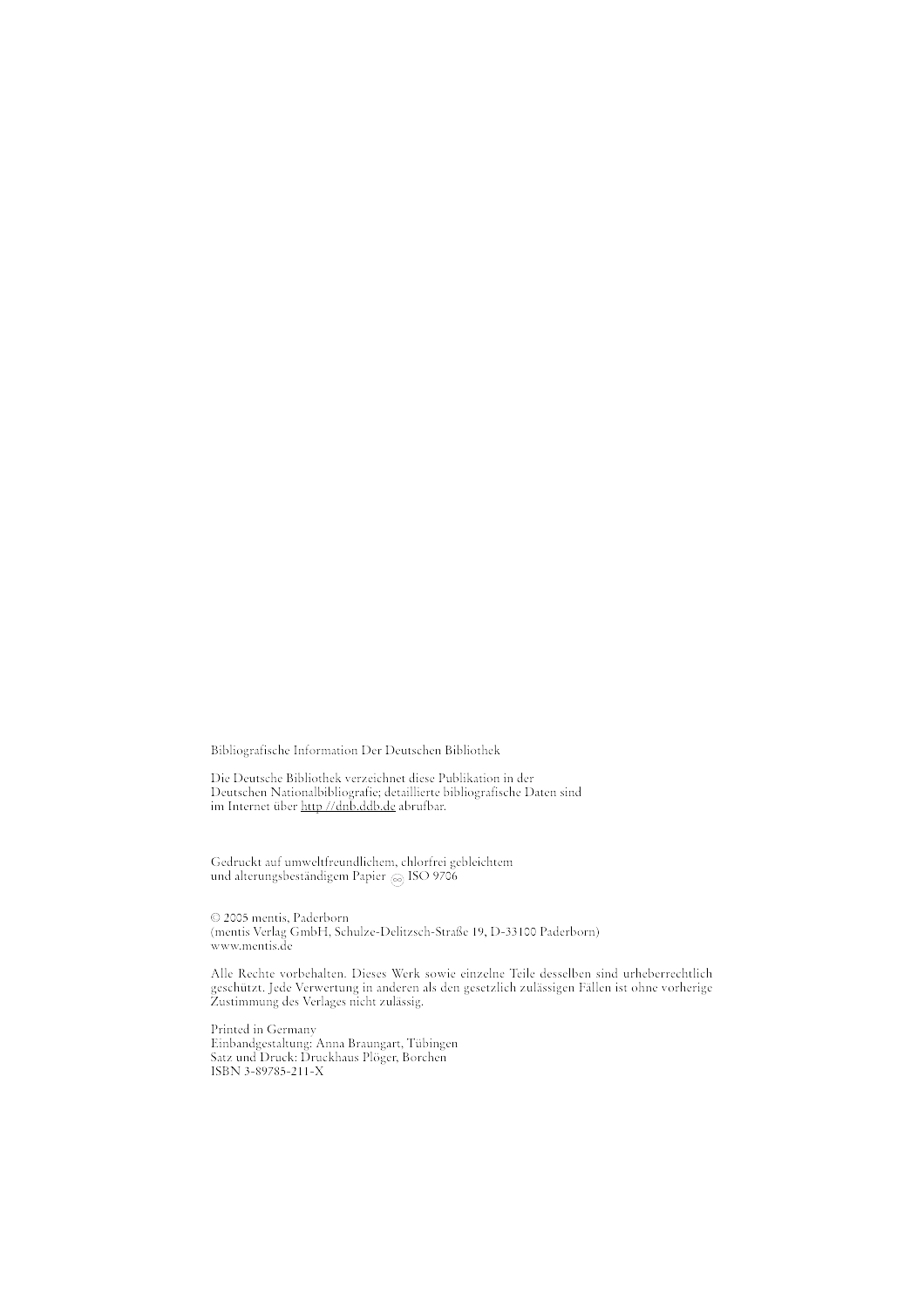#### *Paul A. Boghossian*

#### 1. Introduction

The claim that meaning is a normative notion has become very influential in recent philosophy: in the work of many philosophers it plays a pivotal role.2 Although one can trace the idea of the normativity of meaning at least as far back as Kant, much of the credit for its recent influence must go to Saul Kripke who made the thesis a centerpiece of his much-admired treatment of Wittgenstein's discussion of rule-following and private language.

Kripke, as you may recall, attributes to Wittgenstein the exciting and potentially paradoxical thesis that there can be no facts to the effect that people mean things by their words. To establish this startling claim, he proceeds by elimination: all the facts that are potentially relevant to fixing the meaning of an expression are examined and rejected.

Among the most promising candidates for being the facts in virtue of which I mean, for example, addition by '+' are facts concerning my dispositions to use that symbol in a certain way. Although this may not appear obvious at first sight, in fact the two leading naturalistic theories for the fixation of content – informational semantics and inferential role semantics – are both versions of a dispositional theory in the relevant sense.

Against this popular idea about naturalizing meaning, Kripke deploys a number of considerations: that our dispositions are finite; that one cannot read off our dispositions what we mean because our dispositions may include dispositions to make errors; and so forth. However, even if it were possible to overcome these objections, Kripke argues, one could still not identify meaning facts with dispositional facts because at bottom the relation between meaning and future use is *normative,* whereas the dispositionalist construes it descriptively.

In a moment, we shall look at how this observation is supposed to work in some detail. But the important point to note is that, if the alleged normativity

<sup>&</sup>lt;sup>1</sup> This paper overlaps with, and tries to improve upon, the discussion of this issue in

Boghossian (2003). 2 See John McDowell (1984), Crispin Wright (1984); Simon Blackburn (1984); Allan Gibbard (2003).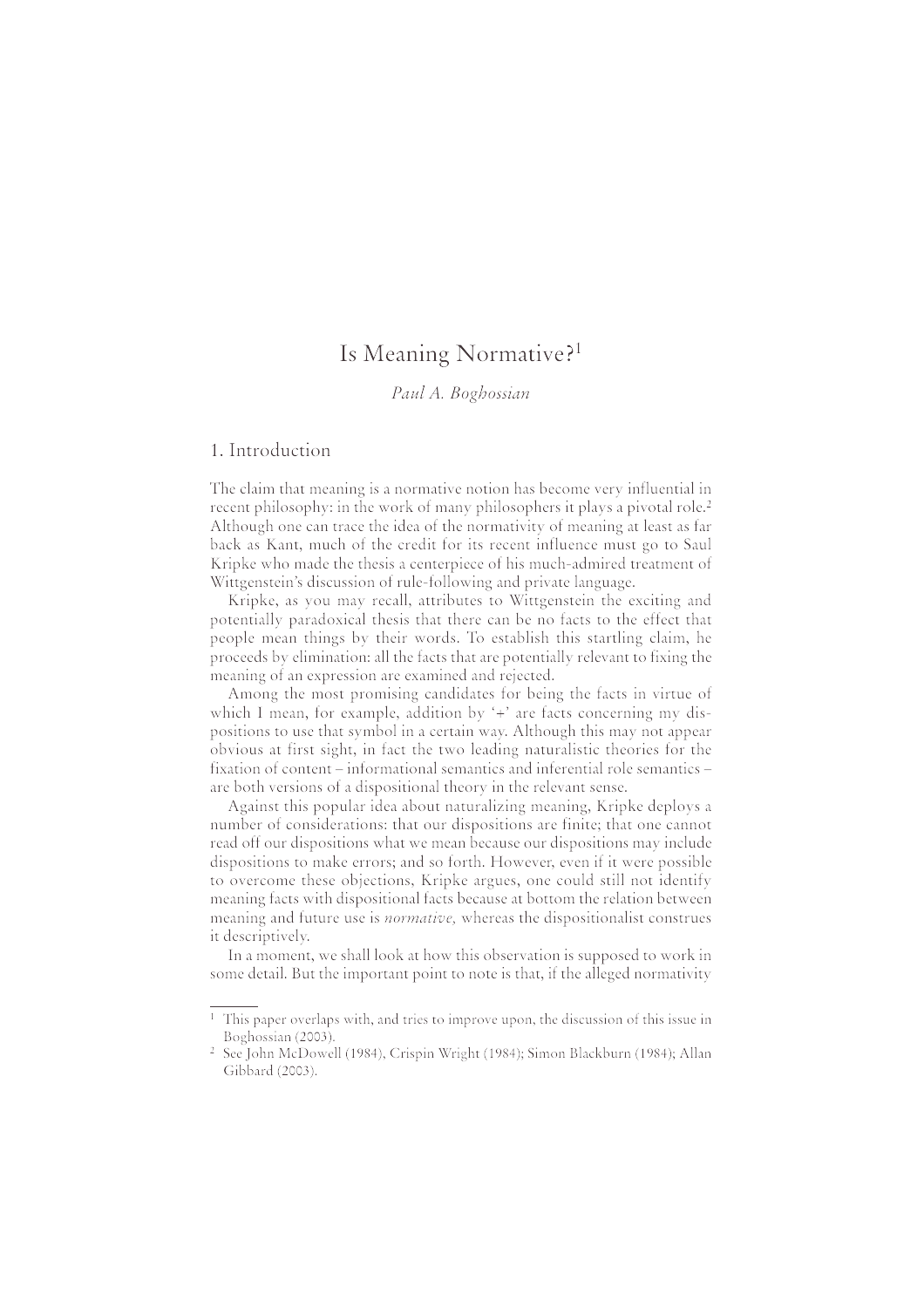of meaning is to be used in this anti-naturalist way, to knock out proposed theories of meaning, it must be established intuitively and pre-theoretically, as something that every theory of meaning would have to respect, and not on the basis of assumptions about the nature of meaning that a naturalist could regard as optional.

In what, sense, then, is meaning intuitively normative and how does that help defeat naturalist conceptions of it?

#### 2. Kripke on the Normativity of Meaning

For expository purposes, I will work with the simple version of the dispositional theory that Kripke operates with, for nothing essential will depend on the simplification. As Kripke tells it, then, the dispositionalist attempts to explain what it is for me to mean addition by '+' by saying that it consists in my being disposed to respond to the question

 $x + y = ?$ 

with a number that is the *sum* of x and y, as opposed to my being disposed to respond with a number that is their *quum* (where the quum of  $x + y$  is their sum if  $x, y < 57$ , and is 5 otherwise).

There are, of course, serious problems getting a dispositionalist account to work, even putting aside issues about normativity. The main difficulty is to get a dispositional theory to be extensionally adequate so that it yields the correct verdicts about what people mean by their expressions. And the main problem here is to naturalistically specify a set of optimality conditions which will be such that, under those conditions a thinker will be disposed to apply an expression to something if and only if that item is in its extension.

According to Kripke, though, we needn't bother trying to see if we can ever find such a set of optimality conditions because there is a problem of principle in seeking to reduce meaning facts to facts about dispositions. Kripke writes:

Suppose I do mean addition by  $+$ . What is the relation of that supposition to the question of how I will respond to the problem '68+57'? The dispositionalist gives a descriptive account of this relation: if '+' meant addition, then I will answer '125'. But this is not the proper account of the relation, which is normative, not descriptive. The point is not that, if I meant addition by '+' I will answer '125', but that I should answer '125'....The relation of meaning and intention to future action is normative and not descriptive. (Saul Kripke 1982, 37)

Notice that Kripke's formulations – both of problem and of solution – tend to be in terms of the notion of *linguistic meaning* rather than in terms of *mental content*, although his argumentative strategy makes it clear that he holds that both notions are normative. In fact, it is important for present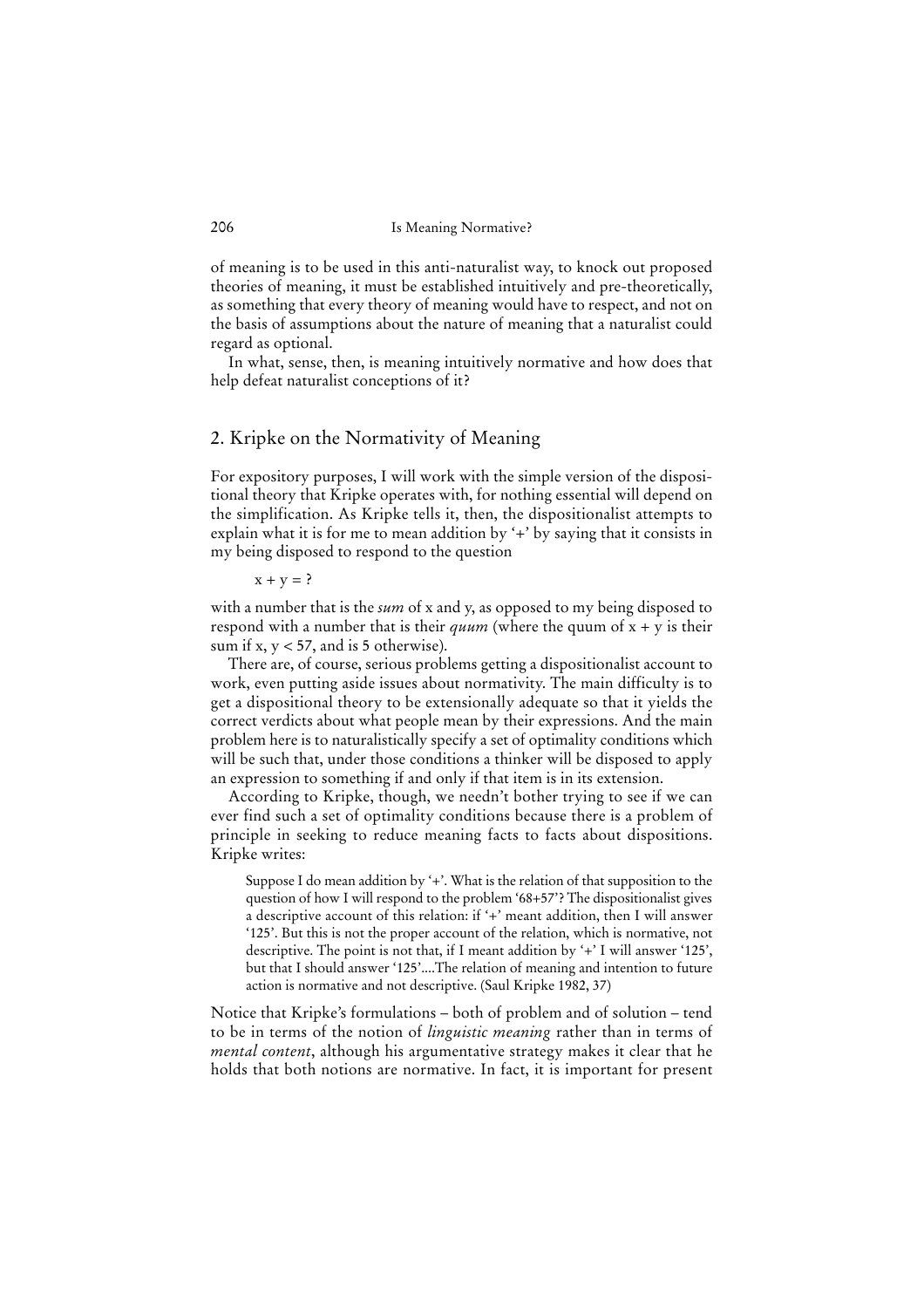purposes to distinguish between them. I will begin with the thesis as applied to linguistic meaning.

Is it really true that, if I mean addition by '+', then, if am asked what the sum of 58 and 67 is, I *should* answer '125'? What if I feel like lying or misleading my audience? Is it still true then that I should answer '125'? If I want to mislead, it looks as though I should not say '125' but rather some other number.

Of course, we can say that, if you mean addition by '+' and have a desire to tell the truth, then, if you are asked what the sum of those two numbers is, you should say '125.' But that is mere hypothetical normativity, and that is uninteresting: every fact is normative in that sense. (Compare: if it's raining, and you don't want to get wet, you should take your umbrella.)

If there is to be an interesting thesis of the normativity of meaning, we ought to be able to derive a should or an ought from the mere attribution of meaning to someone and without having to rely on any auxiliary desires that that person may or may not have. But can we do that?

Does it follow from the mere fact that I mean addition by '+' that I should not lie or mislead? There may be, for all I know, a *moral* prohibition against lying or misleading; but are there such prohibitions flowing from the nature of meaning itself?

I suppose there have been philosophers who have held complicated views to the effect that the very possibility of meaning requires that lies and deception not be very common.

But, first, it is not at all clear that these philosophers are right. And, second, and as I emphasized at the beginning, what we are after is some intuitive thesis to the effect that meaning is normative, not something that would lie at the end of some complicated 'transcendental' argument. What, however, is the intuitive normative truth that falls directly out of the attribution of meaning, so that such normativity can then be used as a constraint on theories of meaning?

One thought that might seem to be in the right neighborhood is this:

If I mean addition by  $+$  then, although I may not be disposed to say '125', in response to the question 68+57=?, it is *correct* for me to say '125'.

The trouble is that it is not clear that, at least as it is being used here, "correct" expresses a normative notion, for it may just mean "true." Of course, if I mean addition by '+' then I will only have said something *true* if I say '125.' But there is no obvious sense in which truth is a normative notion.

In my own earlier work on what are referred to as the "rule-following considerations," I underestimated the force of this point. In that paper, I wrote: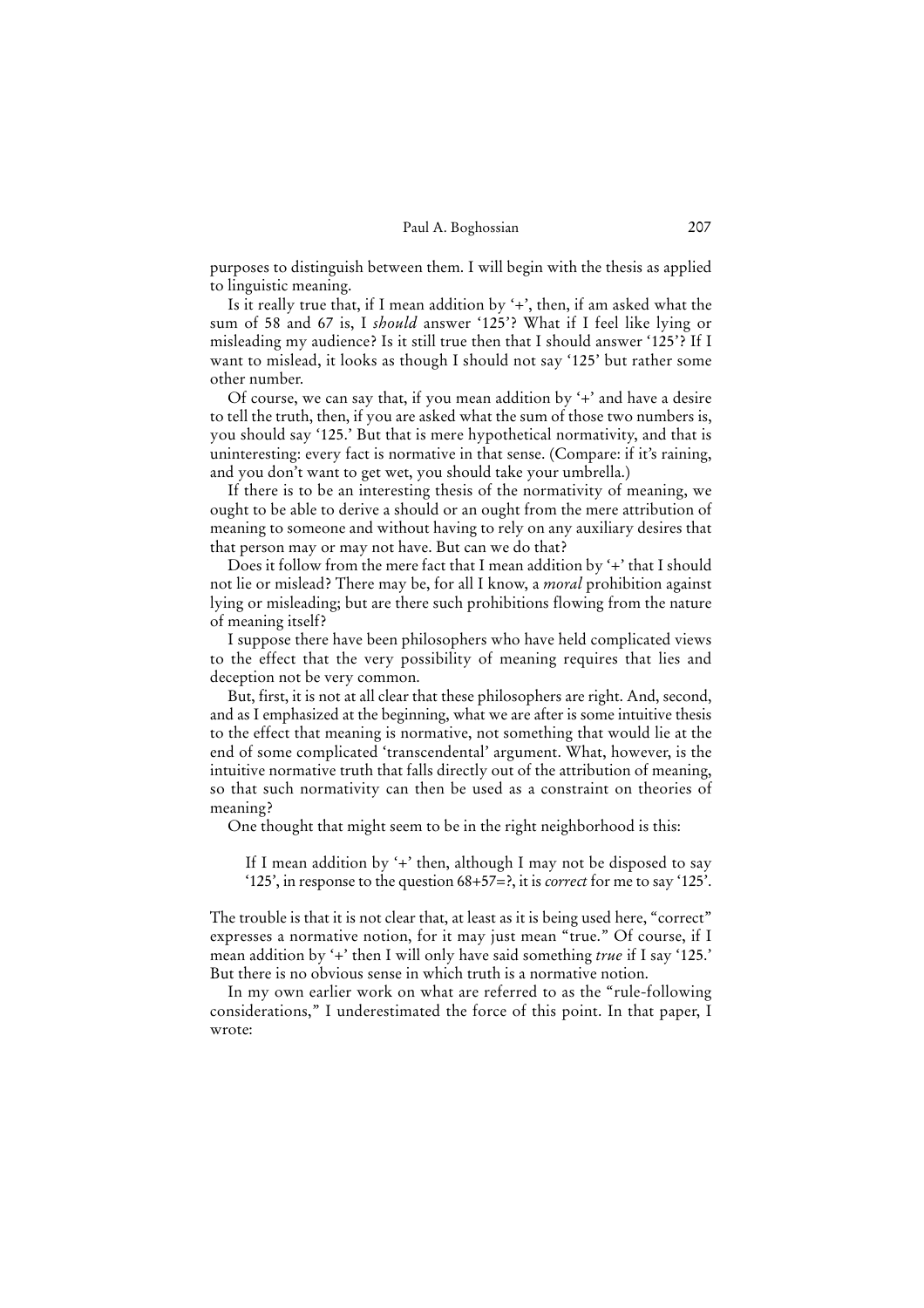Suppose the expression 'green' means *green.* It follows immediately that the expression 'green' applies *correctly* only to these things (the green ones) and not to those (the non-greens)….The normativity of meaning turns out to be, in other words, simply a new name for the familiar fact that…meaningful expressions possess conditions of *correct use*. Kripke's insight was to realize that this observation may be converted into a condition of adequacy on theories of the determination of meaning: any proposed candidate for the property in virtue of which an expression has meaning, must be such as to ground the 'normativity' of meaning…it ought to be possible to read off from any alleged meaningconstituting property of a word what is the correct use of that word. (Boghossian 1989, 513)

As I now see it, there is nothing wrong with the substance of this passage: there *is* a problem capturing an expression's satisfaction conditions in dispositional terms. But it is misleading at best to use the label "the normativity of meaning" in connection with this problem since, as I remarked above, there is nothing obviously normative about the notion of a truth condition or a satisfaction condition. (Putting the word 'normativity' in shudder quotes, as I did, helps, but in retrospect, more skepticism about its use was probably in order.)

Well, what conditions must an expression satisfy if it is to express a genuinely normative notion? This is, of course, a difficult question, but a first stab might well look like this:

An expression E expresses a normative notion only if it is *constitutive* of our *understanding* of E that its application implies an *ought* or a *may.*

Later on, I will come back to what we should take "constitutive" to mean in this context, and what "ought." But however liberal we may be with these notions, it seems to me, we have been shown no clear reason to think that "true" is a normative notion (I shall come back to this).

Consider, however, the corresponding observation in the case of *content and belief* rather than in that of *meaning and assertion*:

If it is addition that I am thinking in terms of, rather than quaddition, then although I may not be disposed to believe that 68+57=125, because I have, we may suppose, a tendency to make certain kinds of arithmetical error, still it is only *correct for me to believe* that 68+57=125.

In this case, it looks as though there may be a real chance that the notion of correctness in question doesn't just mean "true" but expresses something genuinely normative, something that would ground an *ought*. …although I may not be disposed to believe that 68+57=125, still that is what I *ought* to believe, given that I mean addition by '+'. This formulation does not offend in the way in which the claim about linguistic meaning did.

Or consider the following claims: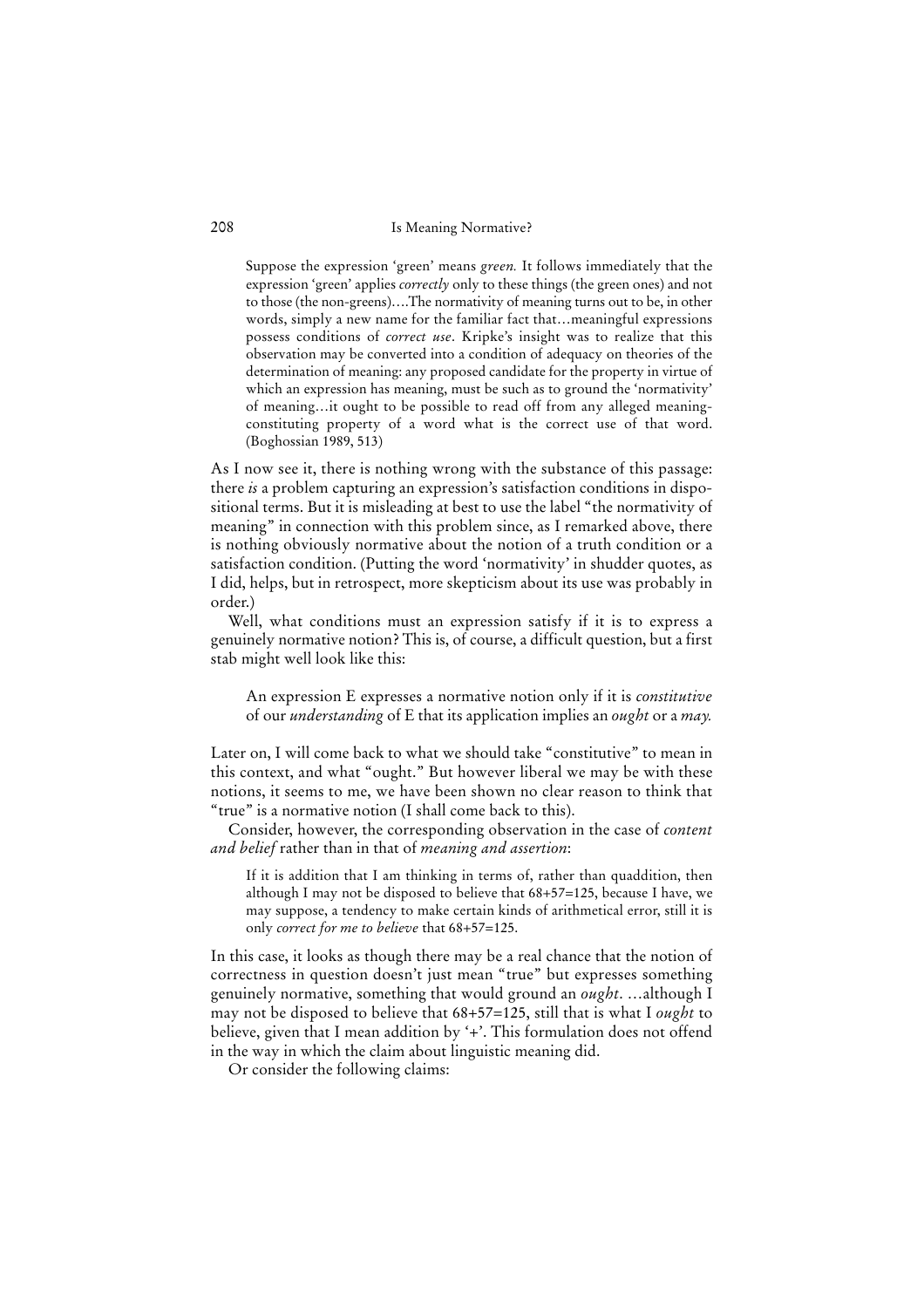If you mean *negation* by 'not', then you ought not to accept both 'p' and 'not-p.'

If you mean *if* by 'if' then if you accept that 'It is raining', and you accept that 'If it is raining, then the streets are wet,' then you ought to accept that 'The streets are wet.'

Each of these claims seems plausible and yet neither of them seems to depend for its truth on any auxiliary desire by the thinker.

Not so fast, you might think: don't these oughts depend on your wanting to believe the truth, so that they are at best hypothetical imperatives, just like the imperatives in the case of linguistic meaning and assertion?

I think that there is a good basis for saying that the answer to this question is 'No,' that the aim of truth is built into the nature of belief in the way that it is not built into the nature of assertion. If that's right, then we don't need to invoke any auxiliary desires in order to explain why these ought statements come out true.

At least if we are looking at belief and mental content, then, rather than at assertion and linguistic meaning, there seems to be a chance that the thesis of the normativity of meaning might actually be true.

#### *Gibbard's Objections*

Allan Gibbard has objected to the idea that we can ground the normativity of content in this way, through content's link to what it is correct to believe. Let us switch to an empirical example. Concerning Mallory's last day on Everest we can say:

(0) It is correct to believe that Mallory reached the summit iff Mallory did reach the summit.

Now, suppose we understand "correct" in a normative sense, so that it is taken to imply an ought. Then (0) would appear to yield:

(1) One ought to believe that Mallory reached the summit iff Mallory did reach the summit.

#### Now Gibbard raises two objections.

First, the sense of ought involved in (1) is clearly (what is known as) an "objective" ought, an ought that kicks in in light of what is true rather than in light of the evidence currently available to one. To appreciate this distinction, suppose you have a choice of two flights, one operated by British Airways and the other by Lufthansa, leaving at more or less the same time, from the same airport, the British Airways flight costing significantly less than the Lufthansa flight. Naturally, you opt for the British Airways flight, seeing no reason to prefer the Lufthansa flight. Unfortunately, the BA flight ends up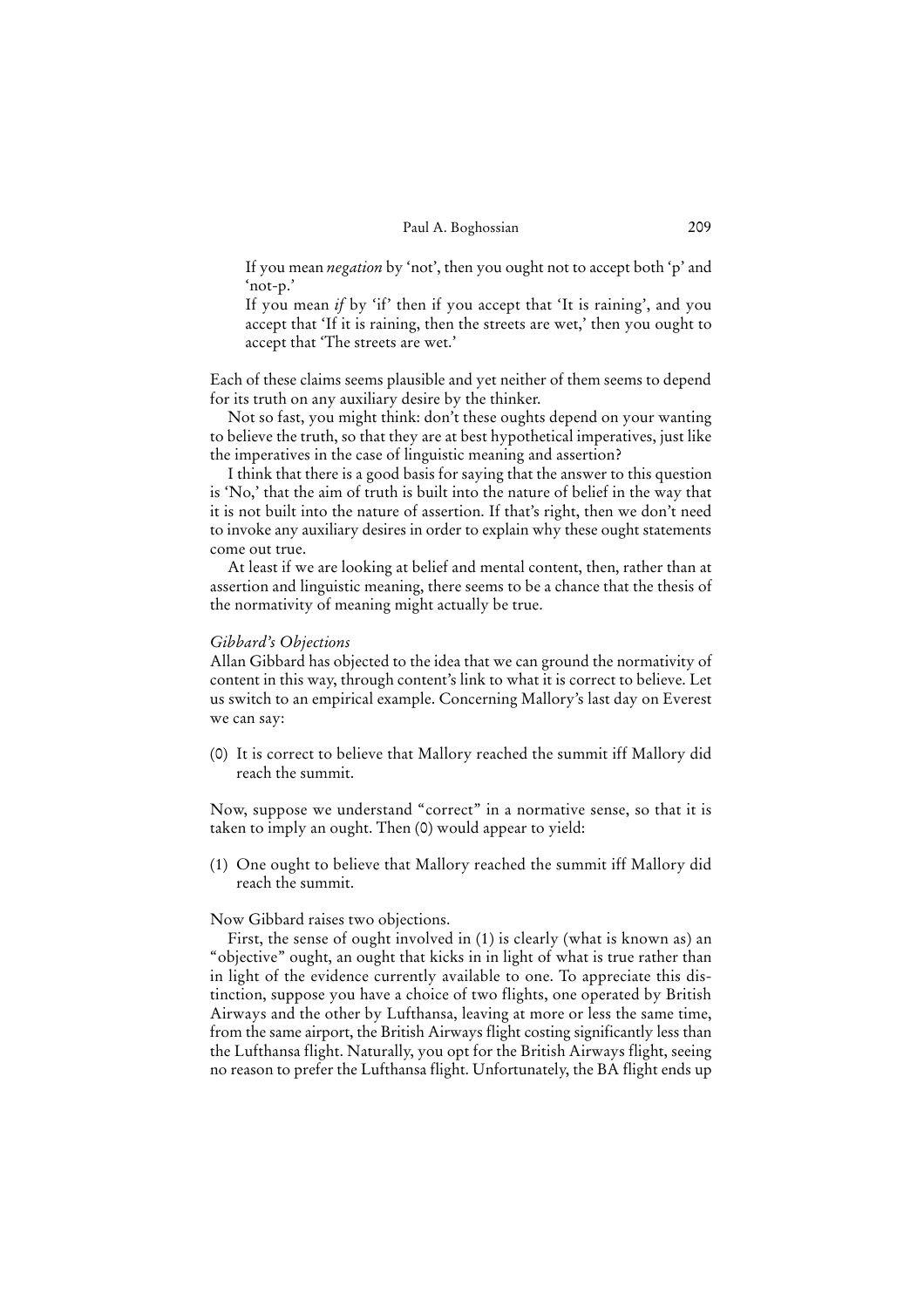being canceled because of a late-breaking labor strike and you are stranded. You think: I should have taken the Lufthansa flight. There is a sense in which that thought is true – in an "objective" sense, in light of what has turned out to be true. Subjectively speaking, in terms of the evidence available to you at the time of decision, it wasn't true that you should take the Lufthansa flight: by hypothesis, the evidence available to you favored the BA flight.

Similarly in the case of our belief about Mallory, perhaps Mallory was a clever illusionist who only made it seem as though he had scaled the summit of Everest. Then, in a subjective sense, I ought to believe that he scaled the summit even if he didn't. So the sense of "ought" in which (1) is guaranteed to be true must be an "objective" sense and not a subjective one.

Now, Gibbard continues, if we nevertheless insist that this objective ought is genuinely normative, then we will have to say that all facts are normative; and that would clearly be absurd.

For suppose that this objective ought is both genuinely normative and genuinely constitutive of our thought that Mallory reached the summit. Well, if it is genuinely constitutive, then (1) gives, as Gibbard puts it, an "analytic equivalence": Meaning facts alone enable us to see that the biconditional in (1) is true. And if the implicated ought is genuinely normative, then, given the analytic equivalence, the right hand side, that Mallory reached the summit, describes a normative fact as well. But, surely, that Mallory reached the summit, is a non-normative claim if anything is.

I think there are a number of ways of resisting Gibbard's argument here, the most direct one being this. It is not true, I think, that the relation between a thought's correctness conditions and the corresponding ought claims is biconditional in form. (1) may be broken up into two conditional statements:

(2) One ought (objectively) to believe that Mallory reached the summit, only if Mallory reached the summit.

And

(3) If Mallory reached the summit, then one ought (objectively) to believe that he did.

Putting them in their general form:

- (4) For any p: One ought to believe that p only if p.
- (5) For any p: If p, then one ought to believe that p.

It's clear, I think, that these two claims are not on a par. The first, I think, may be taken to be the correct expression of the norm for belief – that one ought to believe only what's true (more on this below). But no one thinks that it's a norm on belief that one believe *everything* that's true. How could it be, given the metaphysical impossibility of believing everything that's true?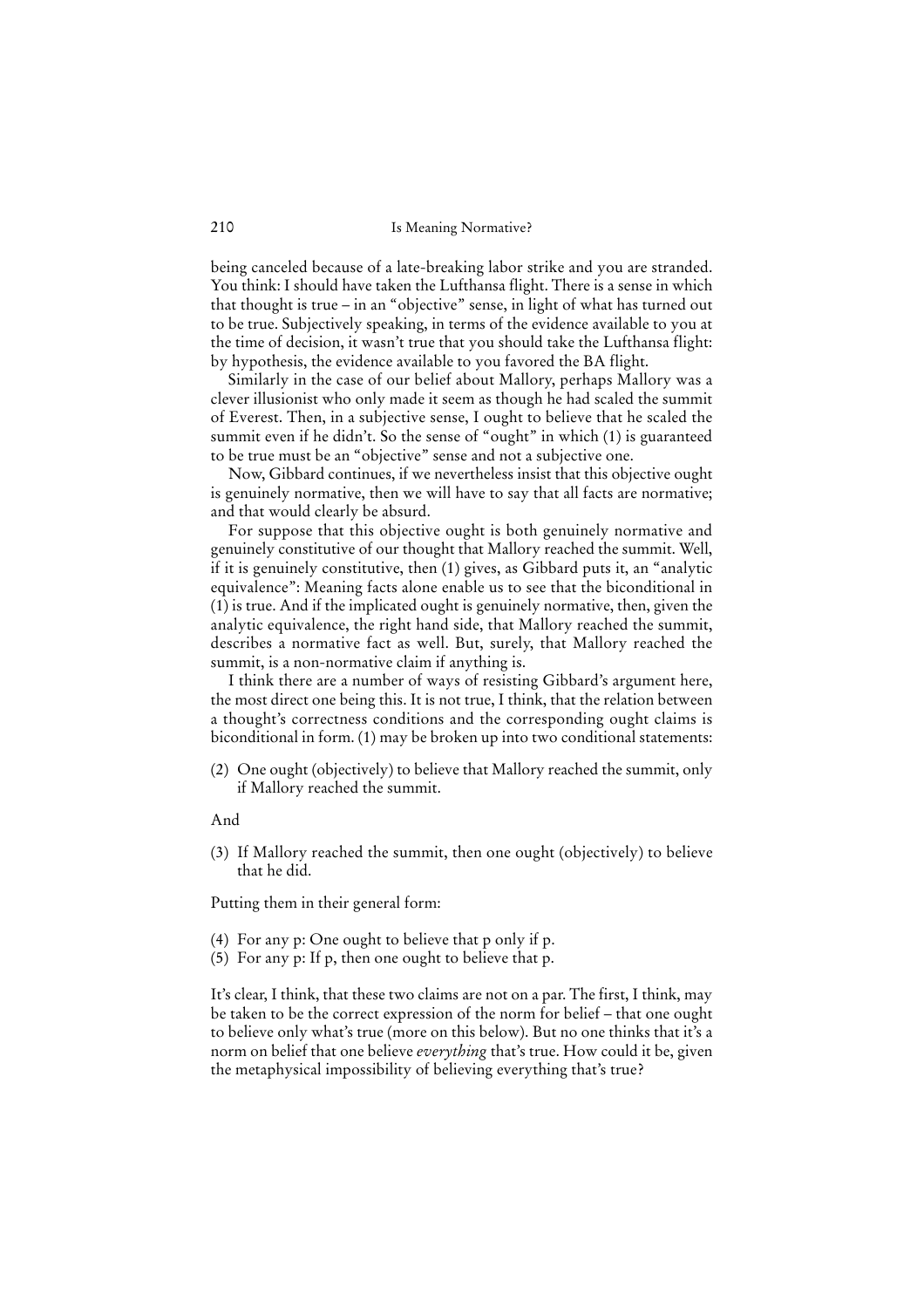I'm inclined to hold, therefore, that one can infer p from 'One ought to believe that p,' but not 'One ought to believe that p' from p. This by itself disarms the fear that a correctness-based normativity thesis will lead to a normative explosion.

#### *Objective and Subjective Norms*

But even if that is so, isn't there still something irredeemably fishy about this "objective" sense of ought: something that one ought to believe just because it's true rather than because it's compelled by the evidence available to one. It can objectively be the case that one ought to believe p, even though, subjectively, one might well be required by the evidence at one's disposal to believe not p.

I think it is relatively easy to defend the importance of the idea of objective oughts.

The main problem with the norm encoded in (4) is that it is not a norm that is directly followable. One may well have to follow *other* norms as a means towards obeying it.

But the mere fact that (4) is a norm whose satisfaction isn't transparent doesn't mean that it isn't important, or that it's not a real norm.

We are often in the position of attempting to comply with some nontransparent norms by following other more transparent ones. Traders on the stock markets are attempting to comply with the rule: Buy low, sell high. But there is no direct way to recognize when a stock's price is low relative to the price for which one will be able to sell it. So traders follow certain other rules as a means of attempting to comply with the non-transparent rule that truly captures the aim of their trading activity. Some will use rules based on technical indicators, others will use rules based on fundamentals. These are rules that may be followed directly, by doing what the rules call for when their input conditions are recognized to obtain. However, we would give a seriously misleading account of their activity if we left out the fact that the following of these rules isn't an end in itself but only a means of complying with the non-transparent rule of buying low and selling high.

Just so, I think, with the "objective" norm that one ought to believe only what's true. Once again, this is not a rule that can be followed directly, but that can only be followed by following certain other rules, the so-called norms of rational belief. For example: that we ought to believe that which is supported by the evidence and not believe that which has no support; that we ought not to believe p if some alternative proposition incompatible with p has a higher degree of support; that we ought to believe p only if its degree of support is high enough, given the sort of proposition that it is. And so on.

But, just as before, our story would be incomplete if we left out the fact that our following of these rules is a means of following the norm that we ought to believe only what is true. All of these epistemic norms are grounded in the objective norm of truth. It is that ought that supplies their rationale,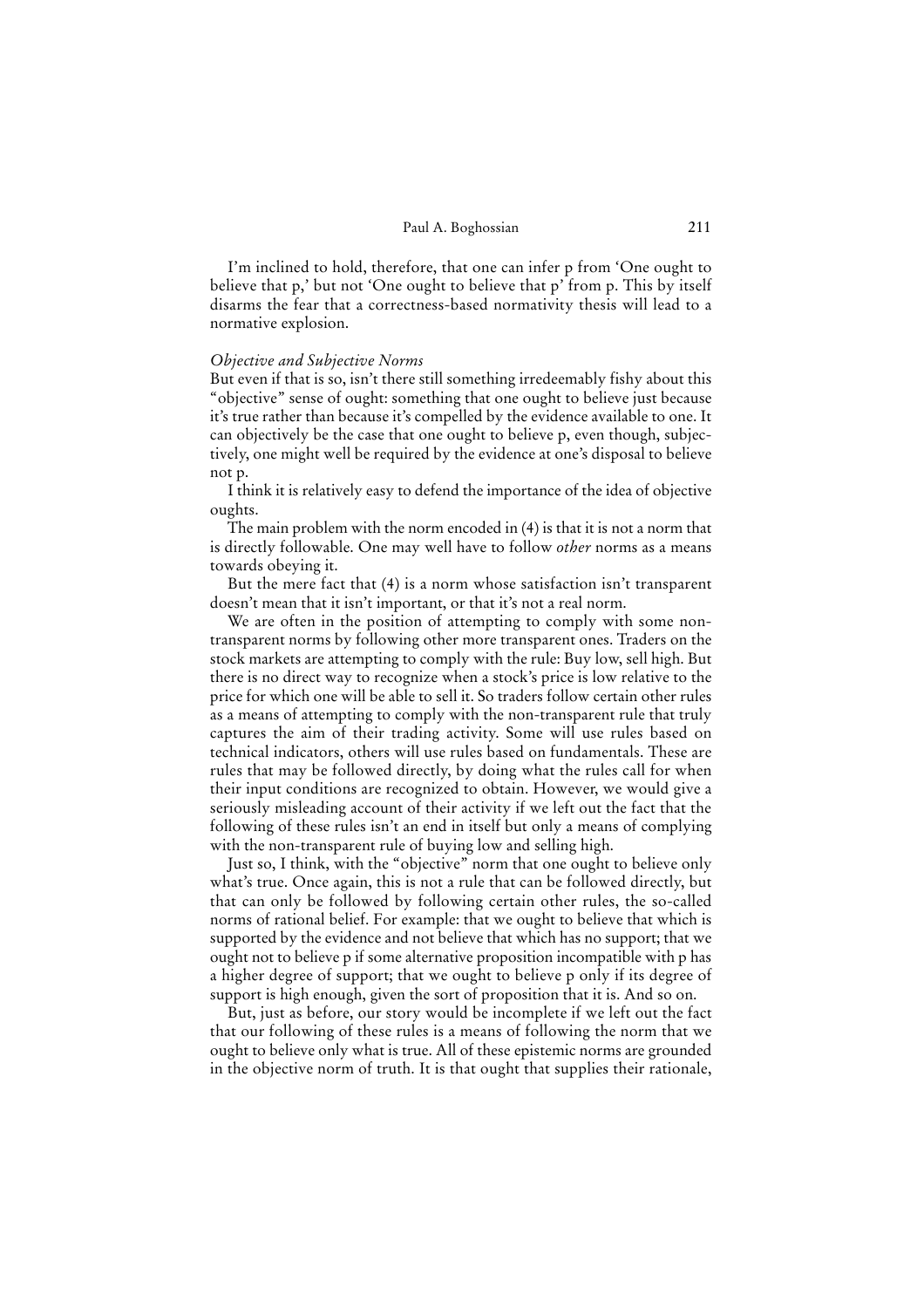even if it has proven extremely difficult to say – in the theory of knowledge – exactly how.

It is this objective norm that captures the idea that it is constitutive of belief to aim at the truth, and so that something goes wrong if a belief is false. That, in my view, is what makes belief the state that it is.

#### *Normativity of Content vs. Normativity of Belief*

Early on in the paper, I said that there was a difference between the normativity thesis as it applies to mental content and as it applies to linguistic meaning. We are in a better position now to say what that difference is and why it holds. To put the matter concisely, the linguistic version of the normativity thesis, in contrast with its mentalistic version, has no plausibility whatever; and the reason is that it is not a norm on assertion that it should aim at the truth, in the way in which it is a norm on belief that it do so. Thus, the only imperatives that flow from attributions of linguistic meaning are hypothetical imperatives.

Kripke says: If I mean addition by '+' then it doesn't follow that I *will* say that '68+57=125', but only that I *ought* to say that it does. But it seems to me that neither claim follows. In particular, the ought claim doesn't follow because, even though I mean addition by '+' and know therefore that it would only be correct to say that '68+57=125', I might still not choose to say it because I might deliberately not choose to say what I know to be correct. Deciding knowingly to assert what is false is not to undermine the very possibility of assertion.

By contrast, no desire or decision is needed for it to be true that I ought to believe that 68+57 = 125. Indeed, the very fact that the imperative here is not hypothetical is, as I've just been arguing, a defining feature of belief. It is what makes it the state that it is.

The difficult question in this vicinity, I think, is not about the truth of the claim that attributions of the form *Wolfgang believes that p* are constitutively normative, nor is it about its importance; rather, it is about its *source*: Does the fact that such attributions are normative reveal something about our notion of *content*, or does it reveal something, rather, about our notion of *belief*? Do we have here a thesis of the normativity of content, or a thesis of the normativity of belief?

We have said that belief attributions are normative because it's a condition on understanding them that one understand that one ought to believe that p only if p. If we look at things this way, then it does seem as if what's responsible for the normativity is the concept of belief and not that of content. After all, contents can figure in *other* attitudes about some of which there aren't norms. If it's *content* as such that's normative, why aren't there norms governing these other attitudes? If it's genuinely constitutive of content that it be normative, shouldn't it carry this normativity with it wherever it goes?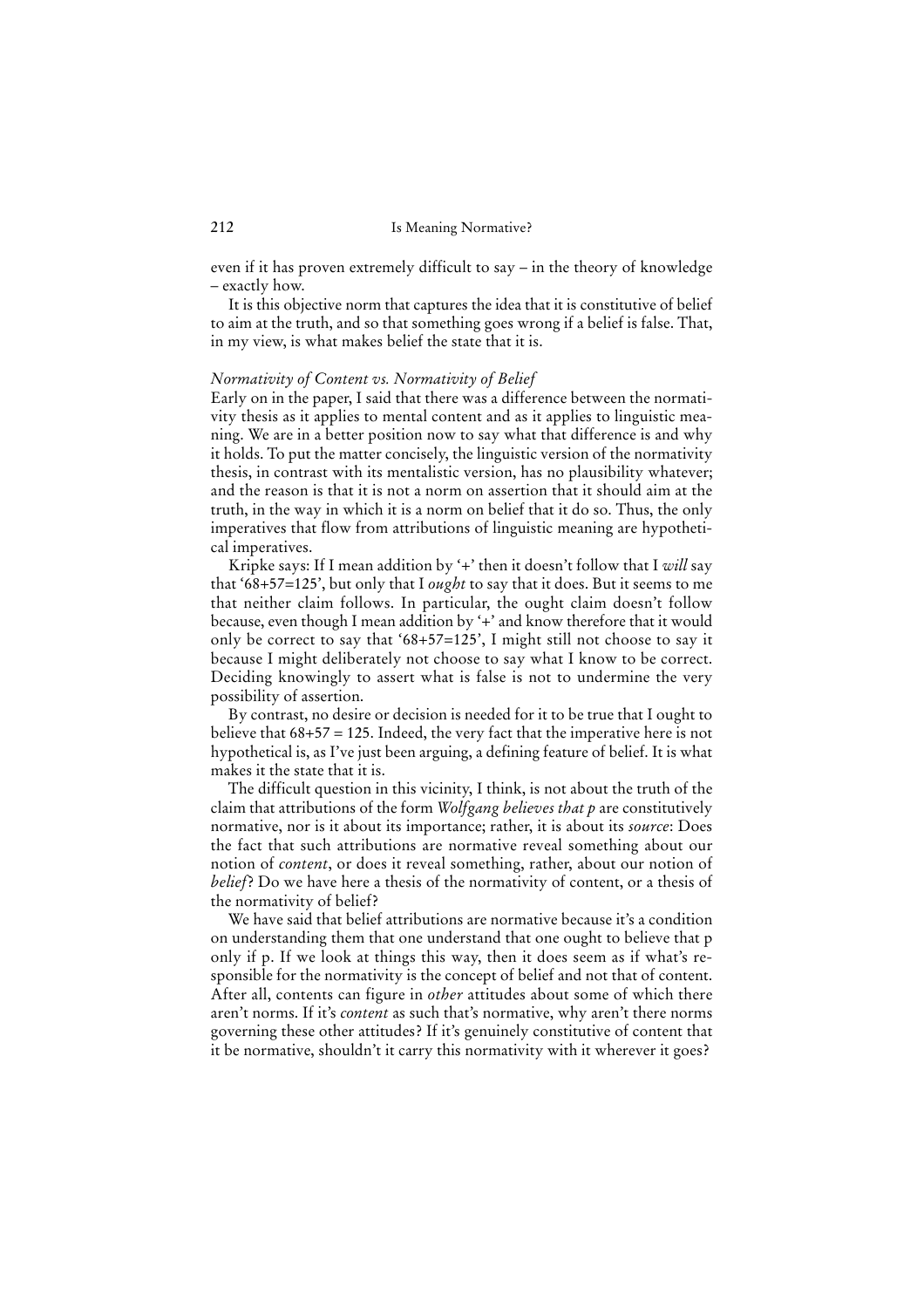Take a concrete example. Suppose I say of Ebenezer that he *wants* that Howard Dean be the next President. In making this attribution, am I in any way speaking oughts?

There are views, of course, according to which there are facts about what is objectively desirable. On such views, one could say that desires are correct only in so far as they line up with those objective facts. If such a species of evaluative realism were true, that would ground oughts about desires. But the source of these oughts would lie squarely in the evaluative realism, whereas what I'm asking is whether there are oughts about desires in virtue of the mere fact that they are contentful states. To be sure, Ebenezer's desire has conditions of satisfaction – it will be satisfied if and only if Dean is the next president. But, in and of itself, this doesn't translate either into a correctness fact or into an ought of any kind. Of course, Ebenezer may have this particular desire because he believes it to be a way of securing the satisfaction of another of his desires, and so his desire may be said to be correct to the extent that his belief is true. But that would be entirely a matter of the correctness of the underlying belief; it wouldn't introduce a sense in which the desire itself may be subject to normative evaluation.

It's not clear to me, then, that there are norms on desire merely qua contentful state. The matter is perhaps even clearer in the case of pure thinking, the pure entertaining of a proposition. Suppose I say that Ebenezer is merely entertaining the thought that Dean will be the next president. He doesn't believe it, he doesn't desire it – he's merely thinking about it, turning it over in his mind. In attributing this content to him, am I in any way attributing oughts? It seems not. As far as entertainings are concerned, you can do what you want with them.

Doesn't all this imply that the notion of thought content is not normative as such, that the answer to the question that constitutes the title of this paper is 'No?'

I think that it does, *unless* the following is true: that we understand the role that contents play in propositional attitudes generally only *through* our understanding of their role in belief. If our grasp of the notion of content were somehow to depend in a privileged and asymmetric way on our grasp of the concept of belief, then our only route to the notion of a contentful state would be through our grasp of a constitutively normative notion, and – although we would have arrived at this result in a way not envisioned by its proponents, still – that would be enough to substantiate the claim that content itself is normative, in spirit if not in letter.

Let me review the dialectic up to this point. I have said that a judgment type is normative just in case it's constitutive of our understanding of judgments of that type that they imply oughts. I have also argued that attributions of belief are normative judgments in this sense. If, then, we could be said to understand content only through our understanding of belief, then the notion of content would turn out to be a constitutively normative notion.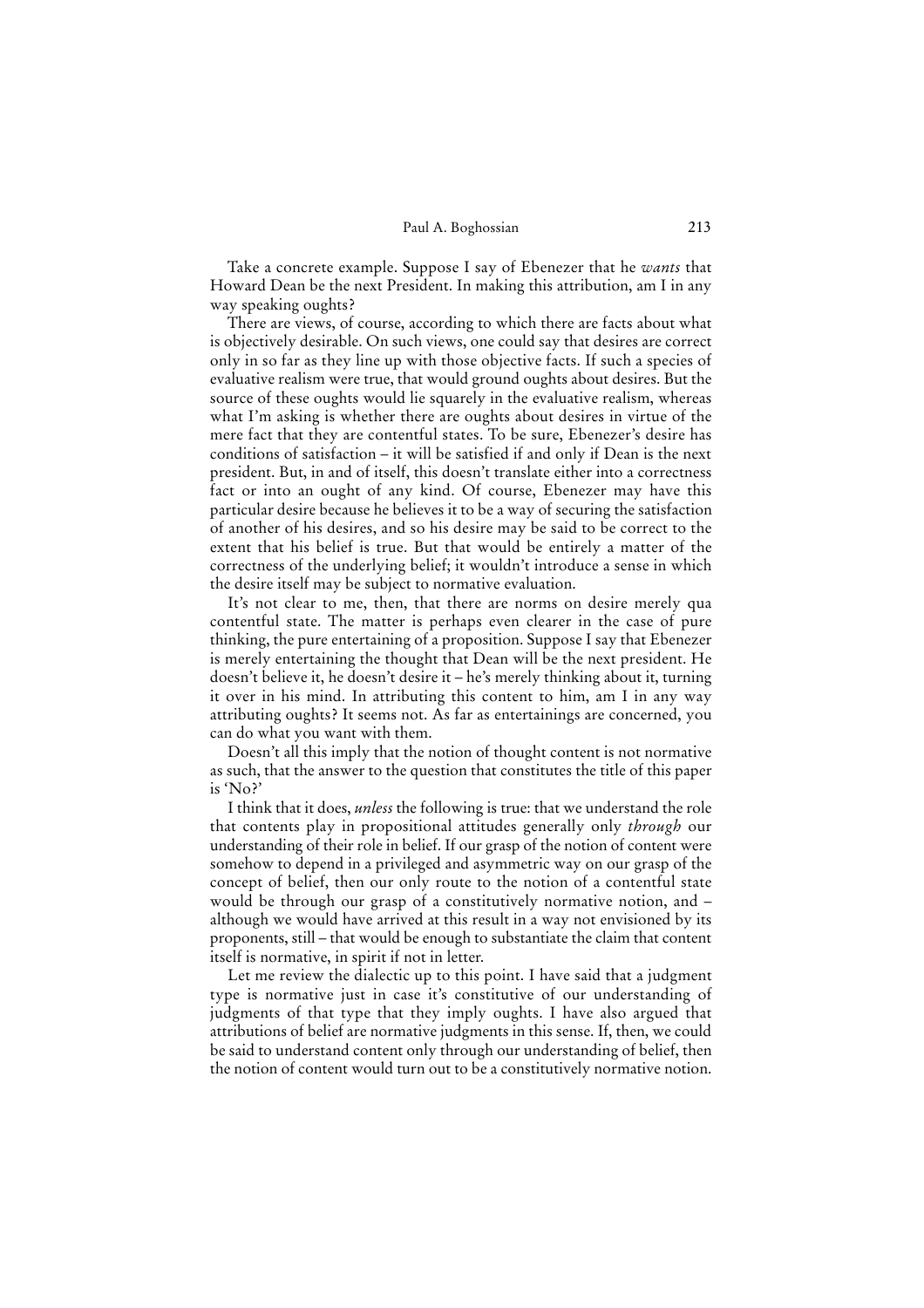We would understand content only through belief, and belief only through normative notions. This may not be quite what Kripke, Sellars and others had in mind, but it would still count as an interesting thesis. If, however, it is not true that content depends on belief, that content may be understood through its role in other non-normative attitudes, such as desire or the pure entertaining of a proposition, then we would not have a thesis of the normativity of content but only the rather different thesis of the normativity of belief.

#### *Is Belief Special?*

Now, I take it that the concept of a proposition, or content, just is the concept of whatever it is that is the object of the attitudes. And, of course, the notion of content could, in principle, be introduced in connection with the notion of, say, desire: prima facie, at least, it doesn't seem to have a *privileged* connection to belief. So our question isn't so much whether the notion of content *can* be understood in connection with attitudinal concepts other than that of belief, but whether any non-belief based understanding would covertly presuppose an understanding of its role in belief. In other words, is belief, in some appropriate sense, conceptually primary?

Let us ask this question not in full generality, but in connection with the notions of desire and belief, extending the question to the other attitudes only later. Is there any asymmetry in our understanding of belief and desire? Do we understand the one notion through understanding the other? Or are they on a par, either both depending, or neither depending, on the other?

A functionalist about the concepts of the attitudes would, of course, deny that there is any asymmetry. He would view the two concepts as graspable only jointly. However, just as I earlier didn't want to assume a controversial theory of how content is determined, so I don't now want to assume a controversial theory of the concepts of the propositional attitudes. To whatever extent it is possible, I want to ask about our understanding of the attitude concepts in a pre-theoretic and intuitive manner.

Let us begin, then, with the following question: Could someone have the concept of belief without having the concept of desire? Prima facie, this would appear to be so: it does seem possible for someone to have the idea of *accepting a content as true* without having any idea of what it would be to *desire a content to be true*.

One way in which this conceptual appearance could be falsified is if it turned out that I couldn't coherently think of someone as believing something without also thinking of them as desiring something, if it were conceptually impossible to think of someone as a believer without also thinking of them as a desirer. But this doesn't seem impossible. At least at the intuitive level, there appears to be no difficulty in thinking of someone as a pure believer: that is, as a creature who only has views about how things are, but no conception of how she would want them to be.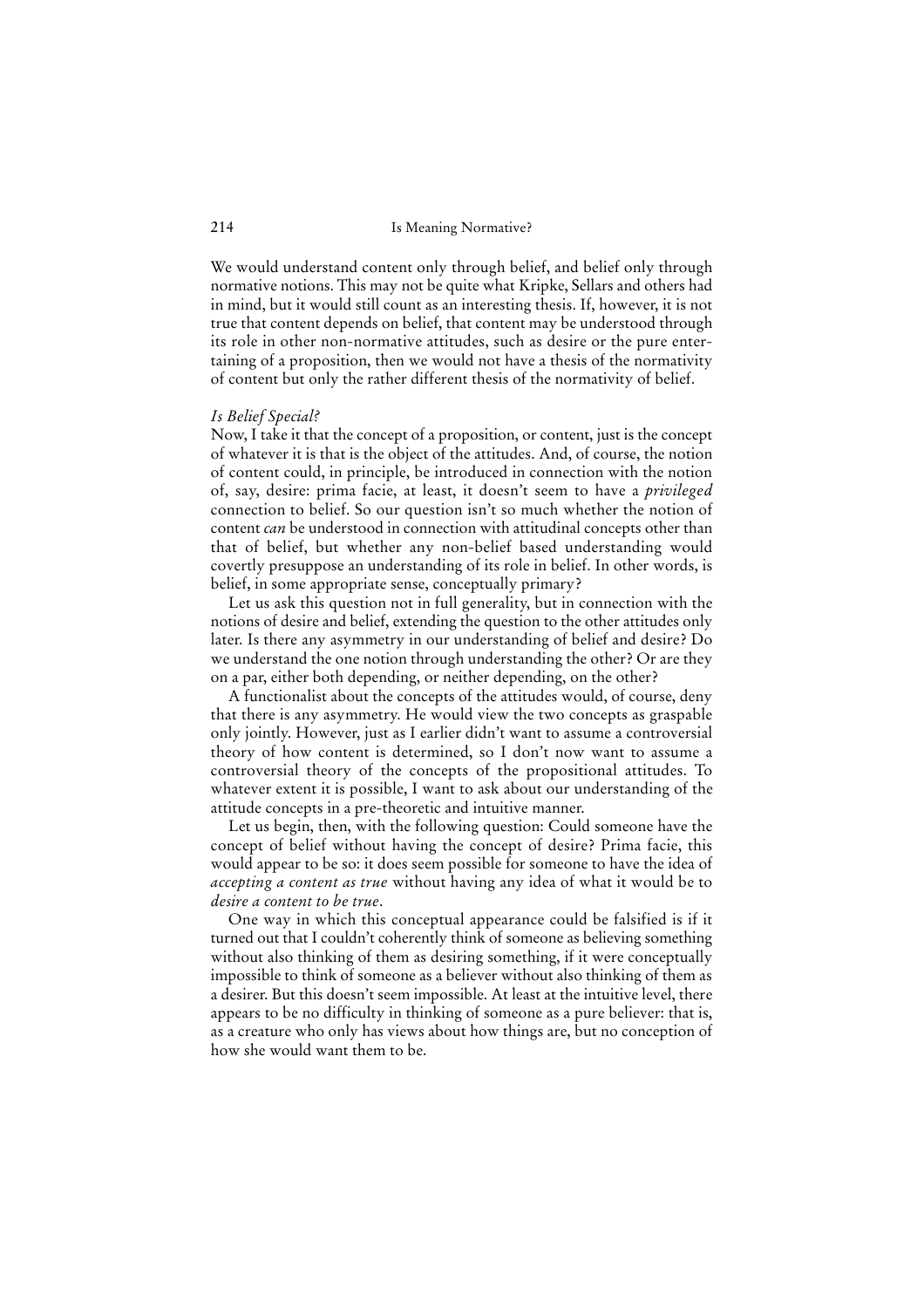Let us now ask the converse question: Could someone have the concept of desire, but not yet the concept of belief? Could someone understand the idea of wanting the world to be a certain way, but have no idea at all of what it would be to take it to be a certain way, to accept its being a certain way?

This does seem bizarre. Don't I have to think of someone as having some beliefs about how things are, in order to coherently think of them as having wants about how things should be.

Where the desires in question are conceived of as perceptually mediated *de re* desires, the purported possibility does seem incoherent. It's hard to understand how someone could be said to want that perceptually presented apple without (in some appropriate sense) believing that there is an apple there.

What about *de dicto* desires? Could I think of a person as wanting that all sorts of propositions be true without thinking of it as having any beliefs whatever? It's hard to imagine. The reason is that we think that someone can want p at some time t only if he either believes it to be not p at t, or if he is unsure whether it is p at t. You cannot want p at a given time, if at that time you already believe that p has occurred. You can be glad at t that p has occurred, if you already believe that p has occurred; but you cannot want it to occur. If I now want it to snow, that can only be because I currently believe it not to be snowing.

If that's so, then understanding desire involves understanding the idea of wanting things to be different than they are actually believed to be, and so presupposes the concept of belief.

These considerations are admittedly sketchy. But they suffice, I think, to make a plausible prima facie case for an asymmetry in our grasp of belief and desire: grasp of the concept of desire seems to asymmetrically depend on our grasp of the concept of belief in just the way that, I have argued, the normativity of content thesis requires. (If this is right, then we would have here a significant objection to the functionalist analysis of the concepts of belief and desire, for those analyses treat grasp of these concepts as symmetric: either you grasp both or you grasp neither).

A full treatment would require conducting similar investigations into the relations between all the other non-normative attitudes with reference to which the notion of content can be understood and seeing whether for each of them it is true that an understanding of that attitude depends asymmetrically on an understanding of belief. Until such an investigation is carried out, one which I think has an interest quite apart from the focus of our present concerns, the question whether content is normative will have to remain unresolved.

Just looking at the matter in a cursory way, it's impressive, I think, how many concepts of the propositional attitudes depend asymmetrically on the concept of belief: for example, all of the following seem to me to conceptually presuppose the belief that Bush won the election: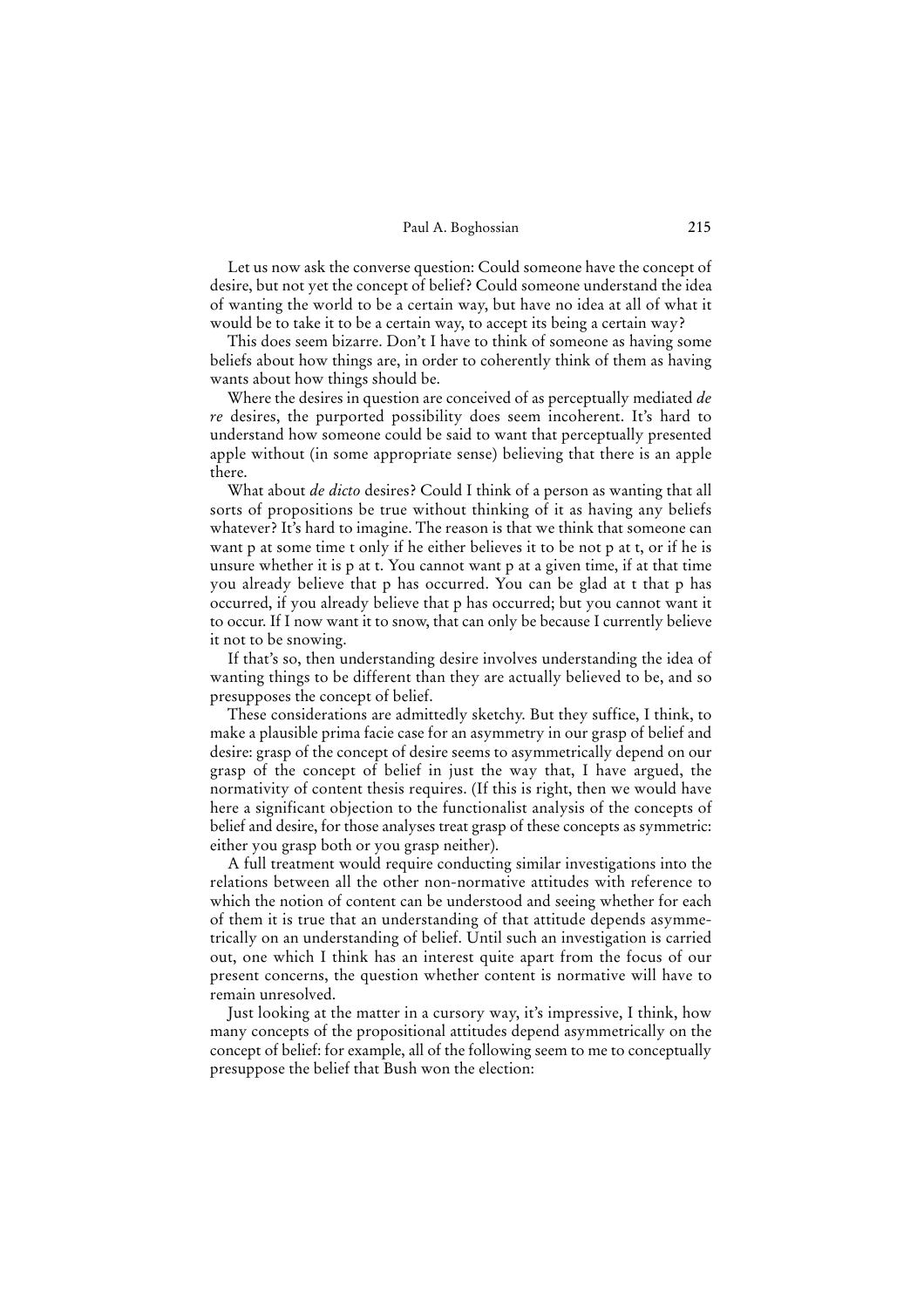Being glad that Bush won

depressed that he won sad that he won angry that he won conflicted about the fact that he won

In fact, the only sort of attitude concept that doesn't seem to presuppose that of belief is that of the mere entertaining of a proposition. What isn't clear to me, however, is whether this appearance isn't after all illusory. For is it clear that the peculiar notion of entertaining a proposition is not just a negative notion, the notion of

Thinking about a proposition without taking up any doxastic or conative attitude towards it.

#### *Naturalistic Theories of Content*

However this more extensive investigation may ultimately turn out, what is clear, ironically enough, is that the philosopher with perhaps the most reason to believe the asymmetric dependency thesis, and hence the normativity thesis, is the *naturalist* about mental content. For the most promising ideas that I know of concerning how to understand content naturalistically come in either one of two forms: either through an informational semantics or, especially in the important case of the logical constants, through an inferential role semantics. Both of these sorts of account, however, have to understand the fixation of content through its role in the fixation of *belief*.

To see why, reflect on how such theories propose to naturalize content. Let us begin with the case of an informational role semantics and, to ease exposition, let us assume that propositional attitudes are relations to mental representations, say, though this is not essential, to sentences in a language of thought. For example, let us take the state of desiring that p to be, or to be realized by, the state of desiring a sentence S of mentalese that means that p. Informational semantics theories attempt to specify naturalistically what it is for a mentalese sentence S to mean that p.

If you look at how these theories attempt to achieve this, you will see that they inevitably go through the notion of belief, or at least through its computational counterpart. All such theories attempt to understand what it is for an arbitrary mentalese sentence S to mean that p by specifying the conditions under which S would be placed in the belief box (to use Stephen Schiffer's useful metaphor):

S means that p iff under optimal conditions O, S would be placed in the belief box iff p.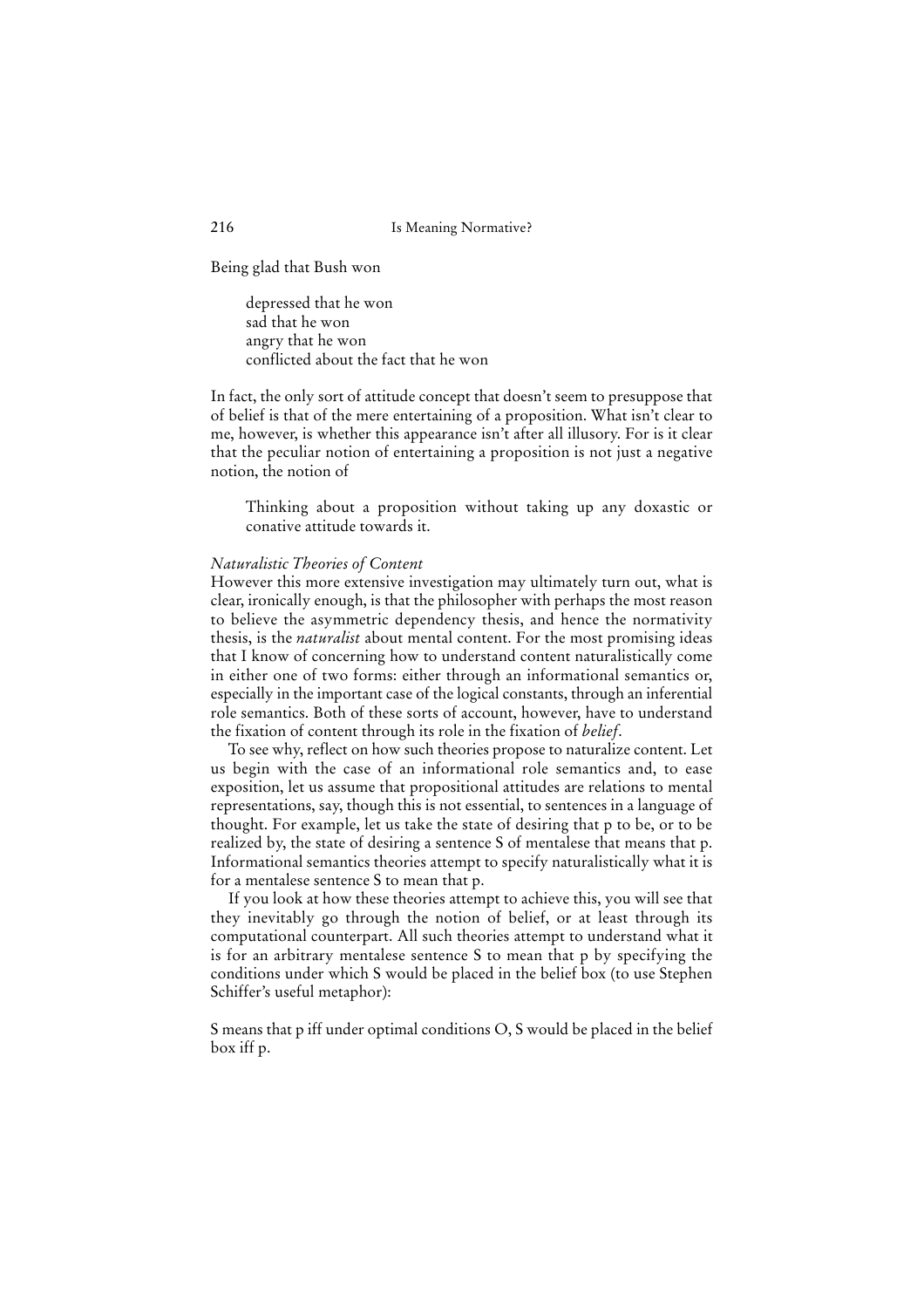In other words, these theories depend on the idea that there is a set of conditions under which one will believe something when and only when it's true. As such, they seek to understand the notion of content through its role in the fixation of belief.

Not only is this the way things are typically done; it's very hard to see how they are to be done otherwise: for no attitudinal state other than belief has anything like the hope of covarying naturalistically with the conditions under which its content is realized.

To put the point abstractly, the idea would be to come up with the specification of a set of conditions C and a propositional attitude PA, such that, for all the atomic propositions in an organism's repertoire, the following holds true:

#### $C: PA(p) \leftrightarrow p.$

That there should be such a set of conditions for belief is already incredible enough.<sup>3</sup> But it doesn't have any chance, it seems to me, where the propositional attitude in question is anything other than belief. For example, and in part for reasons reviewed earlier, there is no chance that there is a set of conditions under which one will desire something only if that content is already realized.

All of this is even more true in the case of an inferential role semantics, as its name already implies. In the case of an inferential role semantics, the idea is that S's meaning is fixed by the set of beliefs that lead one to accept it and by the set of beliefs to which accepting it gives rise.

Interestingly enough, then, the philosopher with the most reason to believe in the primacy of belief and, hence, given the way I have set things up, in the normativity of content is, ironically enough, the naturalist about content. But if this is the only way in which the normativity of content can turn out to be true, it shows what an uninteresting thesis it is, especially in the context of the dispute with the naturalist. For on this setup, the naturalist will only have reason to believe in the normativity of content if his naturalistic theories of content fixation are true. But that means that there is no longer any way in which to use the putative normativity of content to argue that those naturalistic theories are not true.

I don't want to leave you with the misleading impression that I have suddenly become a naturalist about content. I have not. For reasons that I have given elsewhere, I still don't see how to pull of the trick of specifying a naturalistically adequate set of optimality conditions that will allow naturalistic theories to specify the meanings of expressions correctly. But this is not because content attributions are constitutively normative but because intentional facts seem not to be reducible to naturalistic facts.

<sup>&</sup>lt;sup>3</sup> For discussion see Boghossian (1990).